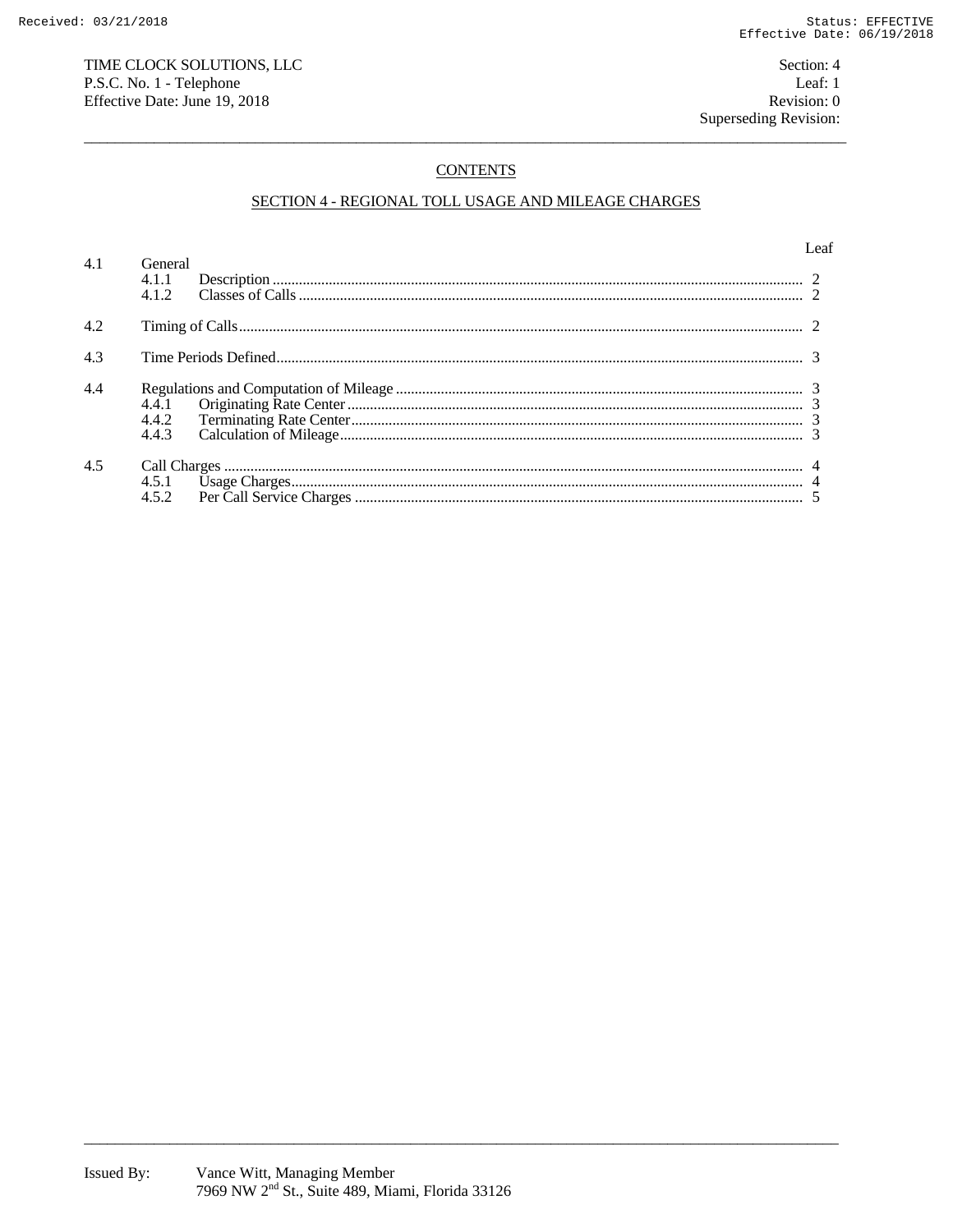### SECTION 4 - REGIONAL TOLL USAGE AND MILEAGE CHARGES

 $\overline{a}$  , and the state of the state of the state of the state of the state of the state of the state of the state of the state of the state of the state of the state of the state of the state of the state of the state o

### 4.1 GENERAL

#### 4.1.1 Description

 Regional Toll service is furnished for communication between telephones in different local calling areas within a particular LATA in accordance with the regulations and schedules of charges specified in this tariff. The toll service charges specified in this section are in payment for all service furnished between the calling and called telephone, except as otherwise provided in this Tariff.

 Regional Toll calling includes the following types of calls: direct dialed, calling card, collect, 3rd number billed, special toll billing, requests to notify of time and charges, person to person calling and other station to station calls.

### 4.1.2 Classes of Calls

Service is offered as two classes: station to station calling and person to person calling.

- a. Station to Station Service is that service where the person originating the call dials the telephone number desired or gives the Company operator the telephone number of the desired telephone station or system.
- b. Person to Person Service is that service where the person originating the call specifies to the Company operator a particular person to be reached, a particular mobile unit to be reached, or a particular station, department or office to be reached. The call remains a person to person call when, after the telephone, mobile telephone, or PBX system has been reached and while the connection remains established, the person originating the call requests or agrees to talk to any person other than the person specified, or to any other agreed upon alternate.

### 4.2 TIMING OF CALLS

- 4.2.1 Unless otherwise indicated, all calls are timed in one minute increments and all calls which are fractions of a minute are rounded up to the next whole minute.
- 4.2.2 For station to station calls, call timing begins when a connection is established between the calling telephone and the called telephone station.
- 4.2.3 For person to person calls, call timing begins when connection is established between the calling person and the particular person, station or mobile unit specified or an agreed alternate.
- 4.2.4 Call timing ends when the calling station "hangs up," thereby releasing the network connection. If the called station "hangs up" but the calling station does not, chargeable time ends when the network connection is released either by automatic timing equipment in the telephone network or by the Company operator.
- 4.2.5 Calls originating in one time period as defined in Section 4.3 and terminating in another will be billed the rates in effect at the beginning of each minute.

 $\overline{a_1}$  ,  $\overline{a_2}$  ,  $\overline{a_3}$  ,  $\overline{a_4}$  ,  $\overline{a_5}$  ,  $\overline{a_6}$  ,  $\overline{a_7}$  ,  $\overline{a_8}$  ,  $\overline{a_9}$  ,  $\overline{a_9}$  ,  $\overline{a_9}$  ,  $\overline{a_9}$  ,  $\overline{a_9}$  ,  $\overline{a_9}$  ,  $\overline{a_9}$  ,  $\overline{a_9}$  ,  $\overline{a_9}$  ,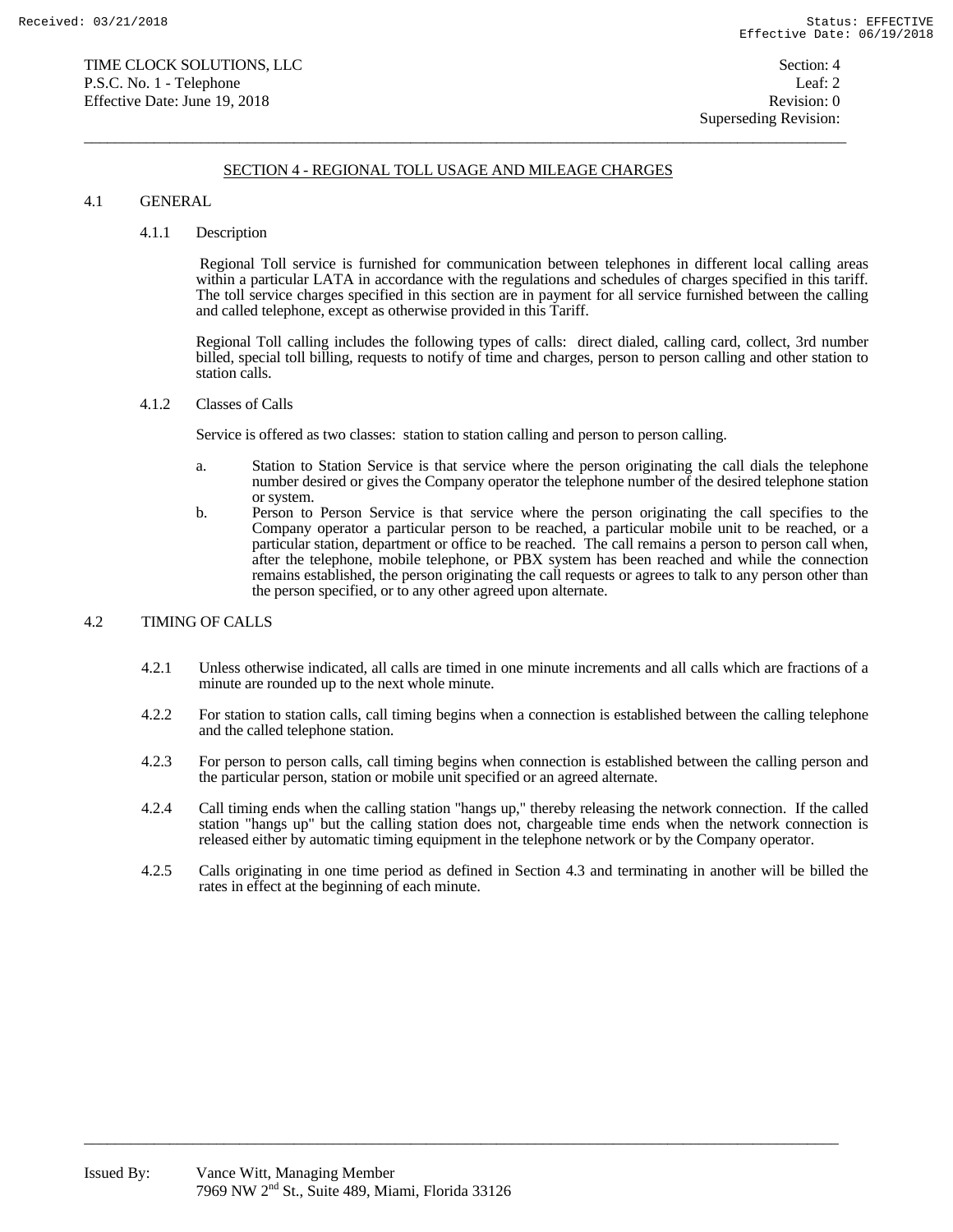### SECTION 4 - REGIONAL TOLL USAGE AND MILEAGE CHARGES (cont'd)

 $\overline{a}$  , and the state of the state of the state of the state of the state of the state of the state of the state of the state of the state of the state of the state of the state of the state of the state of the state o

### 4.3 TIME PERIODS DEFINED

Unless otherwise indicated in this Tariff, the following time periods apply.

- 4.3.1 Peak: 8:00 a.m. to, but not including, 7:00 p.m. Monday through Friday
- 4.3.2 Off-Peak: 7:00 p.m. to, but not including, 8:00 a.m. Sunday through Friday All day Saturday and Sunday All Holidays
- 4.3.3 Holidays include Christmas, New Year's Day, Thanksgiving, Independence Day, and Labor Day.
- 4.3.4 All times refer to local time.

### 4.4 REGULATIONS AND COMPUTATION OF MILEAGE

 Unless otherwise indicated in this Tariff, calls for which rates are mileage sensitive are rated on the airline distance between the originating rate center and the terminating rate center.

4.4.1 Originating Rate Center

 A customer's primary local exchange number includes an NXX code that is associated with a specific rate center. The originating point of all calls charged to that customer's account shall be the location of the customer's rate center.

4.4.2 Terminating Rate Center

 The terminating point for all calls shall be the location of the local rate center associated with the called number.

4.4.3 Calculation of Mileage

 Usage charges for all mileage sensitive products are based on the airline distance between serving wire centers associated with the originating and terminating points of the call. The serving wire centers of a call are determined by the area codes and exchanges of the origination and destination points.

 Airline mileage, where mileage is the basis for rating calls, is obtained by using the "V" and "H" coordinates assigned to each rate center and contained in NECA FCC Tariff No. 4 or successor tariffs. To determine the airline distance between any two locations, proceed as follows:

- a. Obtain the "V" and "H" coordinates for each location. The "V" coordinate is the first four digits in the "VH" column. The "H" coordinate is the next four digits.
- b. Obtain the difference between the "V" coordinates of each of the locations. Obtain the difference between the "H" coordinates.
	- c. Square each difference obtained in step b., above.
	- d. Add the square of the "V" difference and the "H" difference obtained in step c., above.

 $\overline{a_1}$  ,  $\overline{a_2}$  ,  $\overline{a_3}$  ,  $\overline{a_4}$  ,  $\overline{a_5}$  ,  $\overline{a_6}$  ,  $\overline{a_7}$  ,  $\overline{a_8}$  ,  $\overline{a_9}$  ,  $\overline{a_9}$  ,  $\overline{a_9}$  ,  $\overline{a_9}$  ,  $\overline{a_9}$  ,  $\overline{a_9}$  ,  $\overline{a_9}$  ,  $\overline{a_9}$  ,  $\overline{a_9}$  ,

- e. Divide the sum of the square by 10. Round to the next higher whole number if any fraction is obtained.
- f. Obtain the square root of the whole number result obtained above. Round to the next higher whole number if any fraction is obtained. This is the airline mileage.

 Formula: *10*  $(V_I V_2)^2 + (H_I H_2)^2$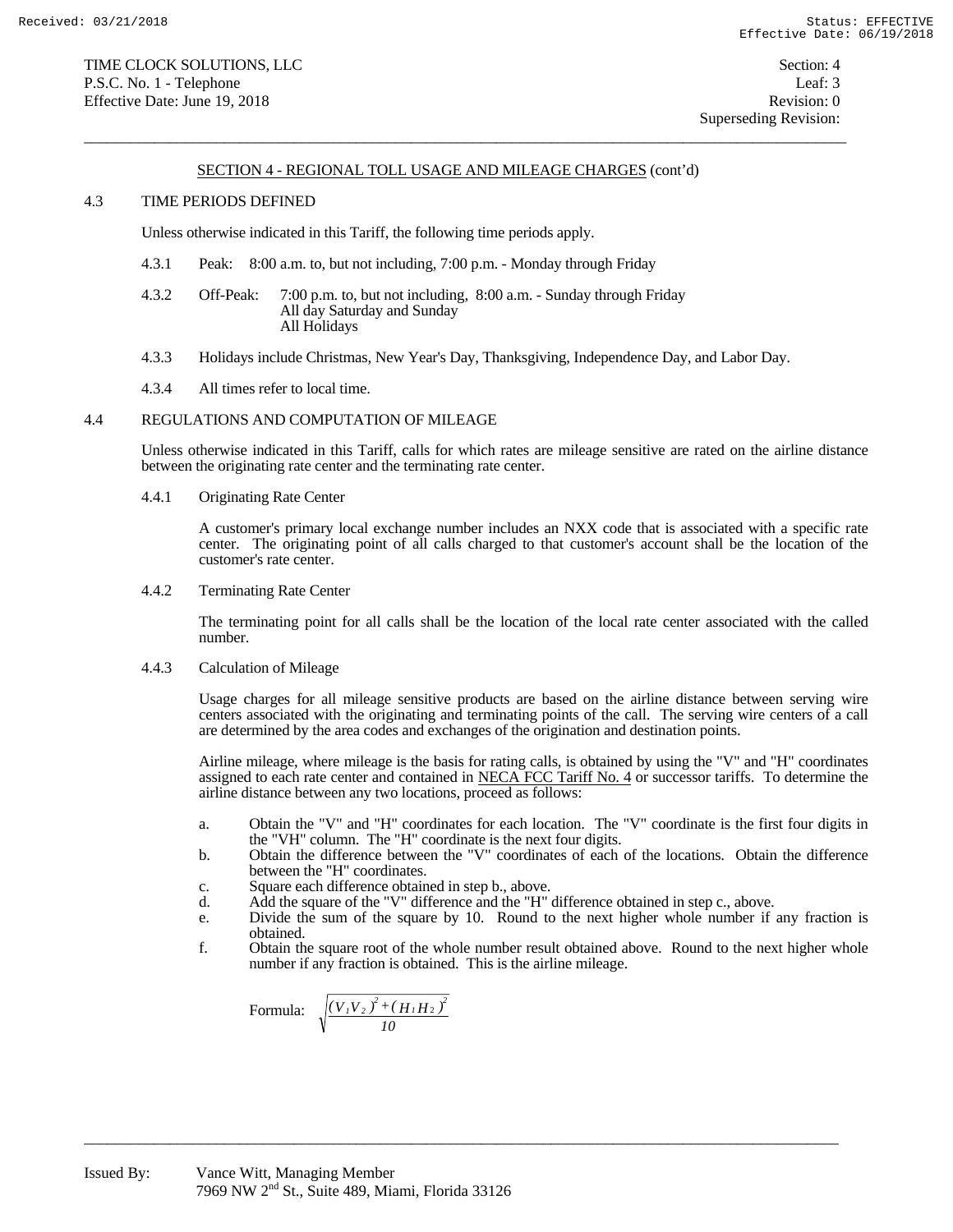### SECTION 4 - REGIONAL TOLL USAGE AND MILEAGE CHARGES (cont'd)

 $\overline{a}$  , and the state of the state of the state of the state of the state of the state of the state of the state of the state of the state of the state of the state of the state of the state of the state of the state o

### 4.5 CALL CHARGES

 Rates are based upon the originating and terminating region within the New York Metro LATA, time of day period (as defined in Section 4.3), and the length of call. Unless otherwise indicated in this tariff, the charge for the length of call is determined based upon an initial 60 second period, and additional increments of 6 seconds or fractions thereof.

 In addition, where live or automated operator assistance is required for call completion or billing, a per call service applies.

Charges for all classes of calls may be to the calling station, to the called station when the called party agrees to accept the charges, to an authorized telephone number which is not the called station or the calling station (3rd number billing), or to an authorized calling card.

#### 4.5.1 Usage Charges

#### Minimum:

 Rates may be reduced selectively and in varying amounts, down to incremental cost, on one day's notice to customers and the Public Service Commission.

#### Maximum:

| TO>                      | Nassau    | <b>NYC</b> | Rockland | E.Suffolk | W.Suffolk | L.West | U.West | Gr/Byram  |
|--------------------------|-----------|------------|----------|-----------|-----------|--------|--------|-----------|
| <b>FROM:</b>             |           |            |          |           |           |        |        |           |
| <b>Initial Nassau</b>    | <b>HR</b> | .15        | .15      | .15       | .15       | .15    | .15    | .15       |
| Additional               | HR        | .15        | .15      | .15       | .15       | .15    | .15    | .15       |
| Initial NYC              | .15       | HR         | .15      | .15       | .15       | .15    | .15    | .15       |
| Additional               | .15       | HR         | .15      | .15       | .15       | .15    | .15    | .15       |
| <b>Initial Rockland</b>  | .15       | .15        | HR       | .15       | .15       | .15    | .15    | .15       |
| Additional               | .15       | .15        | HR       | .15       | .15       | .15    | .15    | .15       |
| <b>Initial E.Suffolk</b> | .15       | .15        | .15      | HR        | .15       | .15    | .15    | .15       |
| Additional               | .15       | .15        | .15      | HR        | .15       | .15    | .15    | .15       |
| Initial W.Suffolk        | .15       | .15        | .15      | .15       | HR        | .15    | .15    | .15       |
| Additional               | .15       | .15        | .15      | .15       | HR        | .15    | .15    | .15       |
| Initial L.West           | .15       | .15        | .15      | .15       | .15       | HR     | .15    | .15       |
| Additional               | .15       | .15        | .15      | .15       | .15       | HR     | .15    | .15       |
| Initial U.West           | .15       | .15        | .15      | .15       | .15       | .15    | HR     | .15       |
| Additional               | .15       | .15        | .15      | .15       | .15       | .15    | HR     | .15       |
| Initial Gr/Byram         | .15       | .15        | .15      | .15       | .15       | .15    | .15    | <b>HR</b> |
| Additional               | .15       | .15        | .15      | .15       | .15       | .15    | .15    | <b>HR</b> |

First 60 seconds / additional per minute rate billed in six second increments (for example, the rate for a call l minute and six seconds in length is  $$0.15 + ($0.15/10) = $0.15 + $0.15 = $0.165$  rounded to nearest cent equals (\$0.17). HR indicates a home region or local call.

 $\overline{a_1}$  ,  $\overline{a_2}$  ,  $\overline{a_3}$  ,  $\overline{a_4}$  ,  $\overline{a_5}$  ,  $\overline{a_6}$  ,  $\overline{a_7}$  ,  $\overline{a_8}$  ,  $\overline{a_9}$  ,  $\overline{a_9}$  ,  $\overline{a_9}$  ,  $\overline{a_9}$  ,  $\overline{a_9}$  ,  $\overline{a_9}$  ,  $\overline{a_9}$  ,  $\overline{a_9}$  ,  $\overline{a_9}$  ,